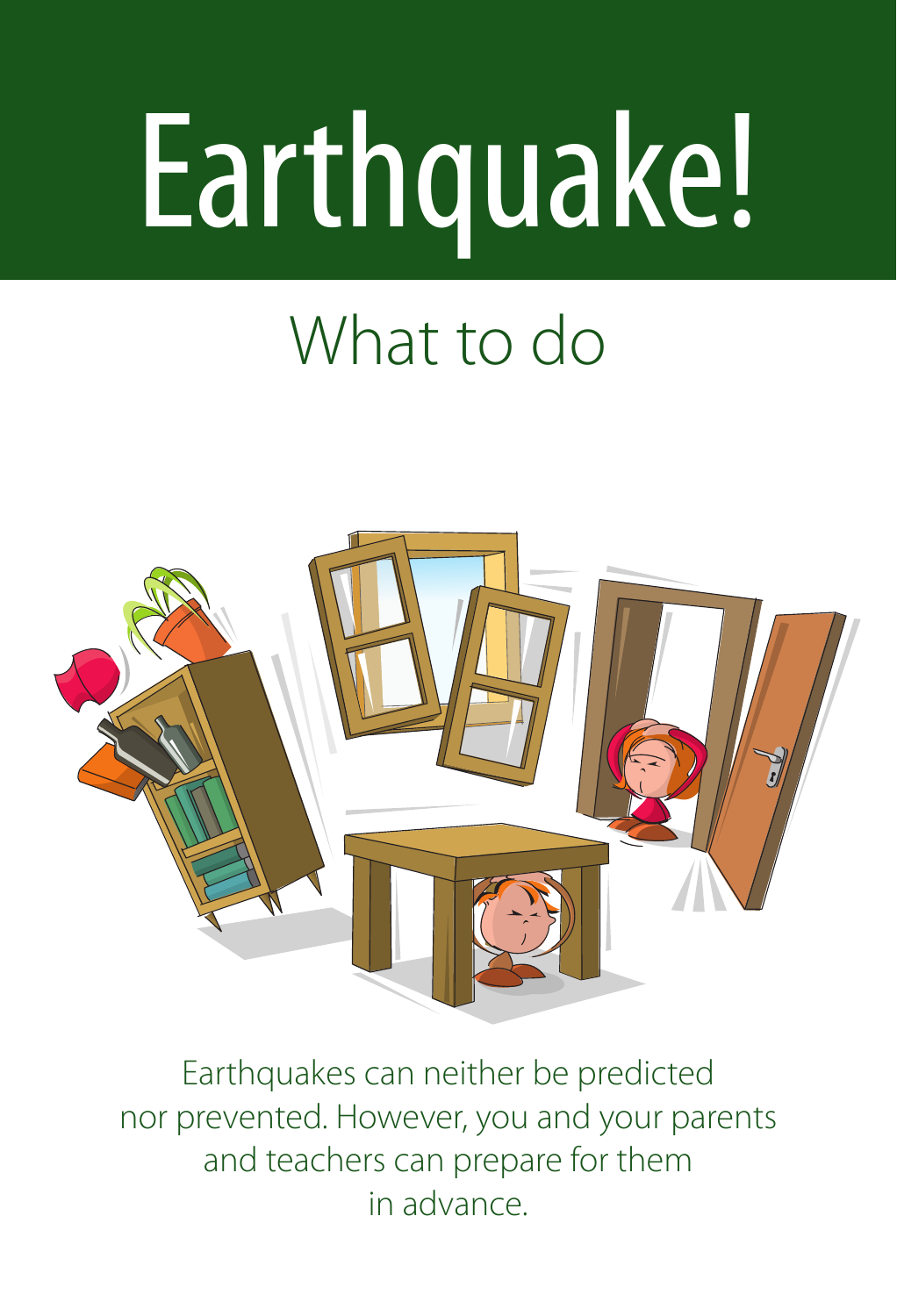## What to do before an earthquake



Talk to your parents and teachers about how to properly prepare for an earthquake, how to behave during an earthquake, and what to do after it.

Together with your parents, develop an evacuation plan of your apartment and designate an outdoor point.



Any object that can fall off a wall, turn over, or fall off a shelf or ceiling during an earthquake represents an earthquake hazard.



Find safe places with your parents and teachers at home and at school.

At school, take part in an earthquake readiness exercise where you will learn about the procedure »On the ground, in the shelter, wait!"



Get acquainted with the 112 number.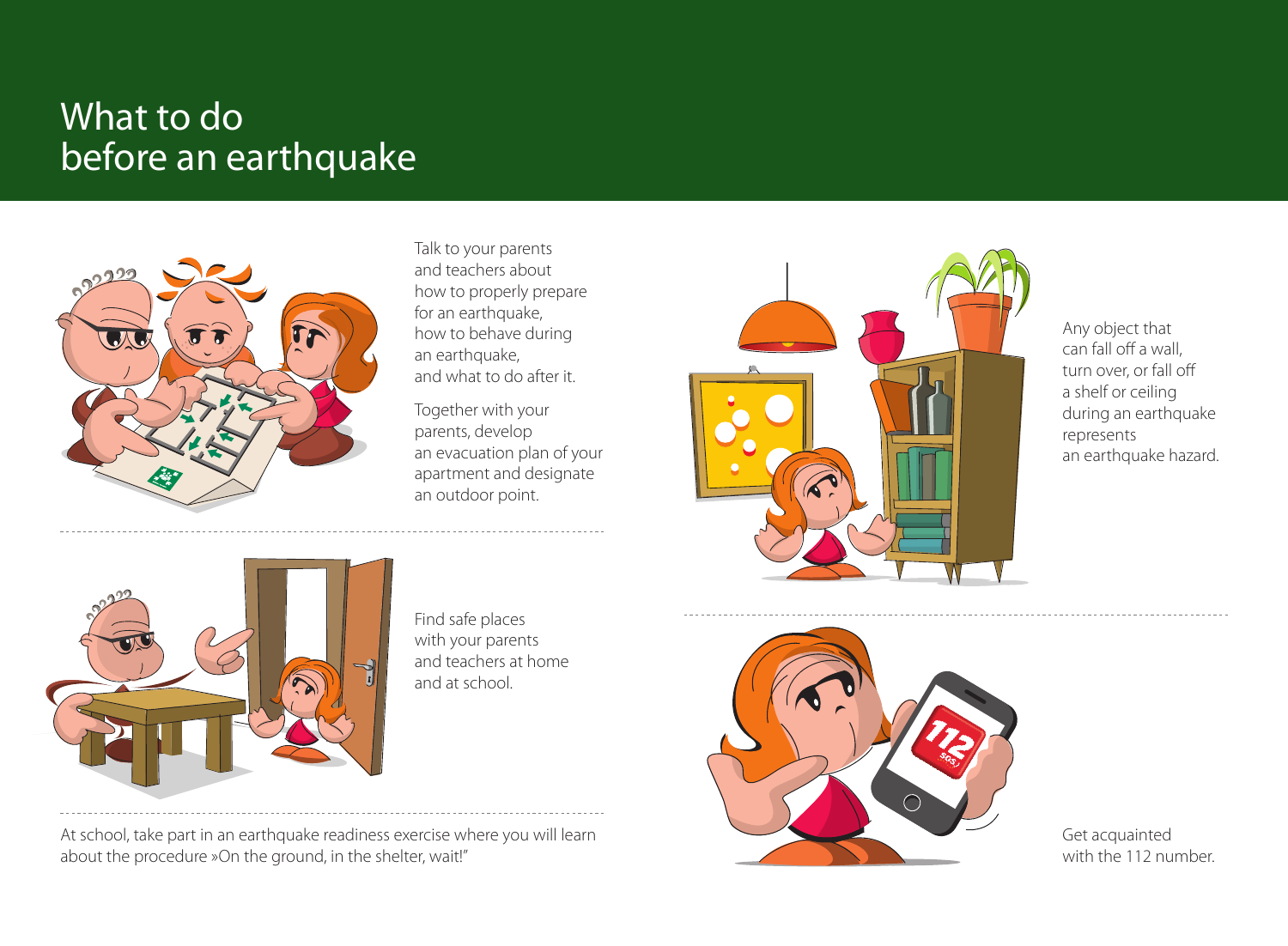## What to do during an earthquake

Try to stay calm during an earthquake and listen to the instructions of your parents or teachers.





Move to the closest safe place: crouch under a solid desk; stand under a door frame in a load-bearing wall, or in a corner next to the interior load-bearing wall of the room. Move away from glass surfaces and objects that could fall on you. Protect your head with your hands.



If you are outdoors, move away from buildings, electric wires, poles, billboards, and other hazards.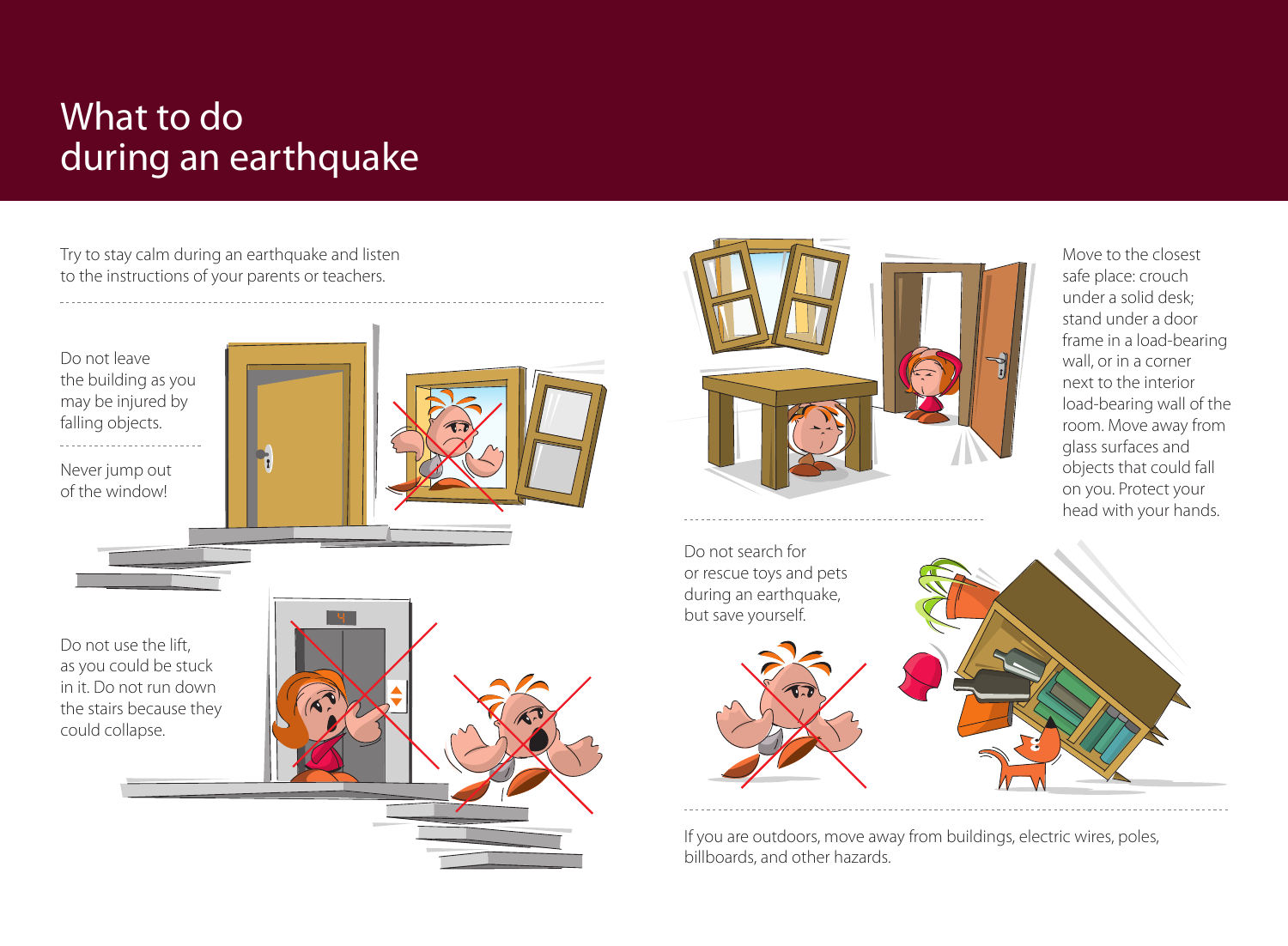## What to do after an earthquake

#### Stay calm.

Listen to and follow the instructions of your parents or teachers.

If you can, carefully leave the building, without using a lift, and go to an assembly point.



An earthquake can be followed by aftershocks. If they occur, take the same actions as for an earthquake.

If you are home alone, think about the earthquake instructions you received from your parents and follow them.



If you are trapped in rubble, stay calm. If it is dusty, cover your mouth and nose with a tissue or a piece of clothing. Save your energy. Alert rescuers to where you are by striking a hard object against a metal installation or wall at regular intervals.



Since telephone lines will be overloaded after the earthquake, do not call your relatives, but send them an SMS instead.